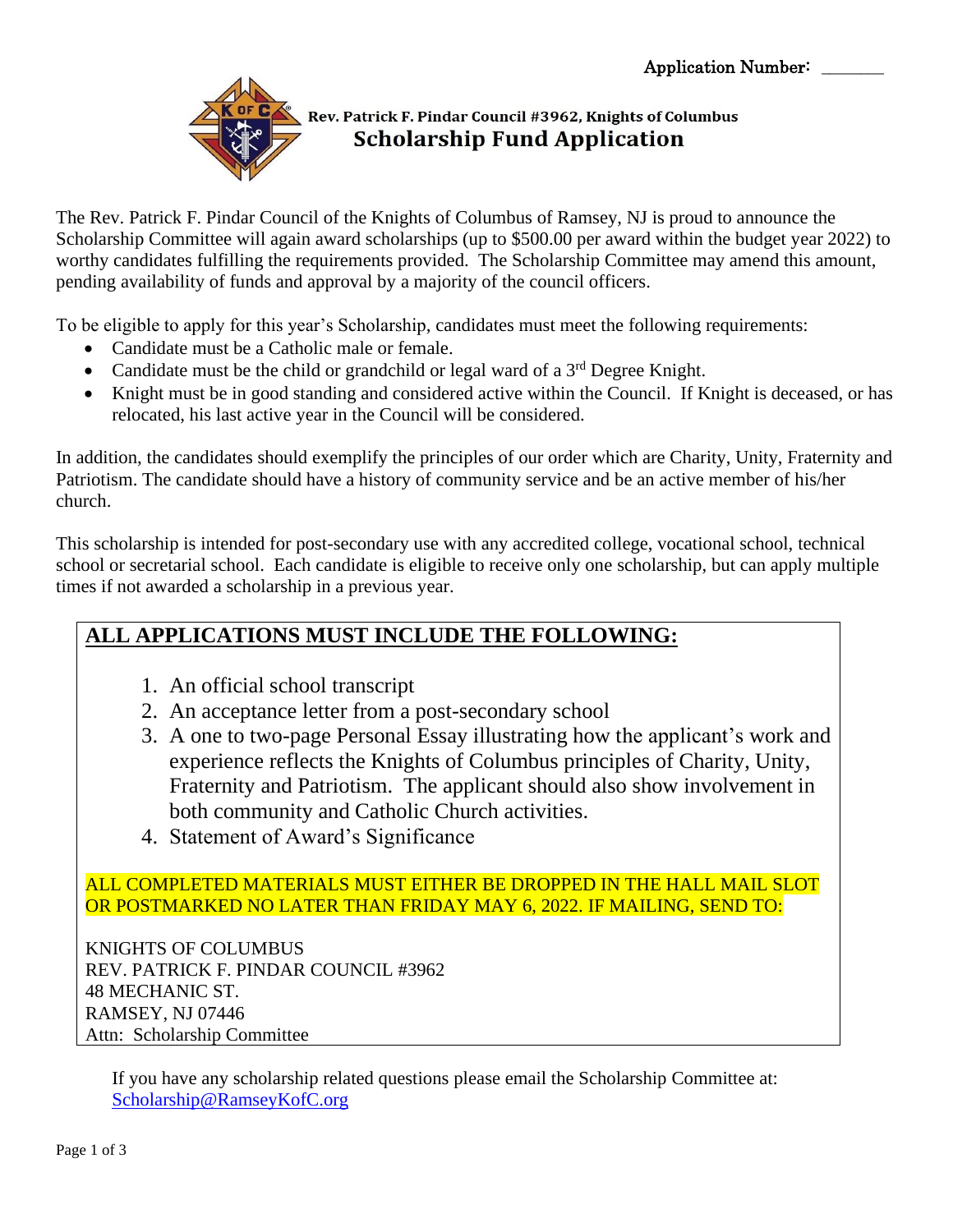

Rev. Patrick F. Pindar Council #3962, Knights of Columbus **Scholarship Fund Application** 

# APPLICATION FOR SCHOLARSHIP

The Knights of Columbus Scholarship application is for all eligible candidates. Applicants are asked to provide academic grade transcripts indicating solid academic achievements, as well as an acceptance letter from their intended post-secondary school. A personal essay is also required, and the applicant is asked to describe his/her involvement in both community and Catholic Church activities and projects. In addition, the applicant should illustrate how his/her life's work and experience can be associated with the Knights of Columbus principles of Charity, Unity, Fraternity and Patriotism. A statement of the award's significance must also be included.

This scholarship is for the 2022-2023 school year. The scholarship will not exceed \$500.00 per award, and the actual award amount will be determined after all applications are received and evaluated.

Instructions:

- 1. Applicant must be a son, daughter, grandchild or legal ward of a  $3<sup>rd</sup>$  Degree member in good standing of the Patrick Pindar Council  $# 3962$ . The  $3<sup>rd</sup>$  degree member must be granted by April 30, 2022.
- 2. Applications are evaluated by an independent selection committee and awards will be announced by the end of the current academic year.
- 3. Please complete the application below, including the statement of award's significance, and attach a copy of your current transcript, your post-secondary school acceptance letter, and personal essay as described above. Applications will not be considered if any of these documents are not submitted. There will be no exceptions to these requirements.

| First                              | Middle | Last |
|------------------------------------|--------|------|
|                                    |        |      |
|                                    |        |      |
|                                    |        |      |
|                                    |        |      |
|                                    |        |      |
| Phone: $(\_\_)$ $\_\_$ Age: $\_\_$ |        |      |
|                                    |        |      |
|                                    |        |      |
|                                    |        |      |

Page 2 of 3